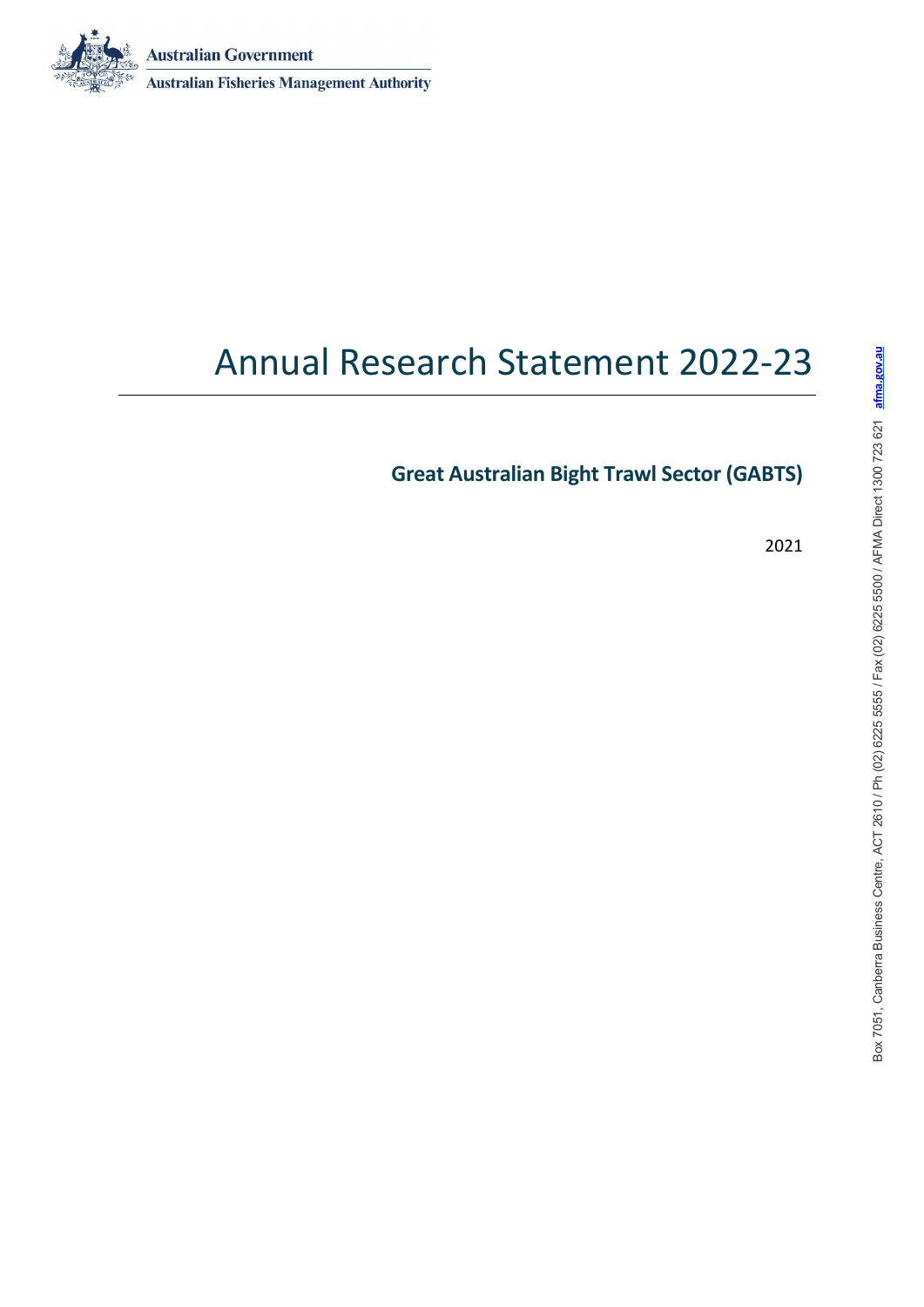### **Great Australian Bight Trawl Sector Annual Research Statement for 2022-23**

The Great Australian Bight Trawl Sector (GABTS) Annual Research Plan is developed by AFMA, in consultation with the Great Australian Bight Resource Assessment Group (GABRAG) and the Great Australian Bight Management Advisory Committee (GABMAC). In developing the Plan consideration is given to the broader Southern and Eastern Scalefish and Shark Fishery Five Year Strategic Research Plan (SESSF Research Plan 2016-2020).

### **AFMA funding in 2022-23 (AFMA Research Committee; ARC)**

|                         |                                                                 | <b>Evaluation</b>                 |               |                    |  |  |  |  |
|-------------------------|-----------------------------------------------------------------|-----------------------------------|---------------|--------------------|--|--|--|--|
| <b>Title</b>            | <b>Objectives and component tasks</b>                           | Total cost (\$)<br>(approx. only) | Priority/rank | <b>Feasibility</b> |  |  |  |  |
|                         | APPROVED RESEARCH (UNDERWAY OR RECENTLY COMPLETED)              |                                   |               |                    |  |  |  |  |
| <b>GABT Fishery</b>     | GABRAG proposed to postpone April 2020 survey to April          | Medium                            | Essential     | High               |  |  |  |  |
| Independent Survey 2021 | 2021.                                                           |                                   |               |                    |  |  |  |  |
|                         | Conduct a winter survey which will provide further points in    |                                   |               |                    |  |  |  |  |
|                         | the times-series of fishery independent survey (FIS) indices of |                                   |               |                    |  |  |  |  |
|                         | abundance. The resulting FIS data series will be included in    |                                   |               |                    |  |  |  |  |
|                         | stock assessments of target species and time series analysis of |                                   |               |                    |  |  |  |  |
|                         | major by-product and by-catch species. The FIS also provides    |                                   |               |                    |  |  |  |  |
|                         | time series information on the spatial and temporal             |                                   |               |                    |  |  |  |  |
|                         | distribution of a large number of non-commercial fish species   |                                   |               |                    |  |  |  |  |
|                         | and a platform from which biological information (length, sex,  |                                   |               |                    |  |  |  |  |
|                         | maturity, age etc) can be collected in a systematic way from    |                                   |               |                    |  |  |  |  |
|                         | these species.                                                  |                                   |               |                    |  |  |  |  |
| Fish ageing for SESSF   | Undertake fish ageing for the SESSF to support stock            | Low                               | Essential     | High               |  |  |  |  |
| quota species           | assessments for the period 2020/21 to 2022/23.                  | Total cost approx                 |               |                    |  |  |  |  |
| (included in SESSF      |                                                                 | \$262k p/a for                    |               |                    |  |  |  |  |
| research statement)     |                                                                 | SESSF.                            |               |                    |  |  |  |  |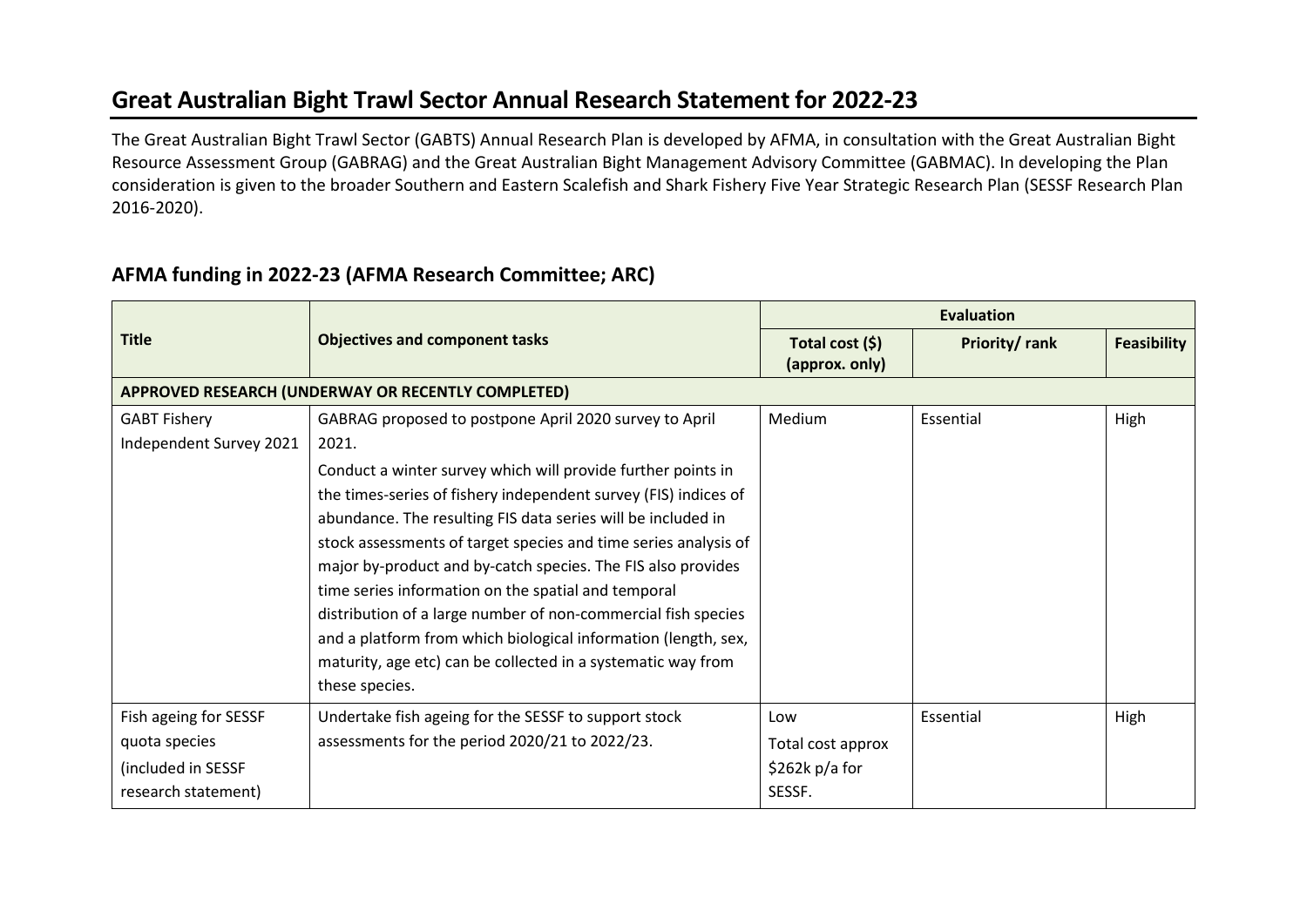|                                                                              |                                                                                                                                                                                                                                                                                                                                                                                                                                                                                                                                                                                          |                                                          | <b>Evaluation</b>        |                    |  |  |  |  |
|------------------------------------------------------------------------------|------------------------------------------------------------------------------------------------------------------------------------------------------------------------------------------------------------------------------------------------------------------------------------------------------------------------------------------------------------------------------------------------------------------------------------------------------------------------------------------------------------------------------------------------------------------------------------------|----------------------------------------------------------|--------------------------|--------------------|--|--|--|--|
| <b>Title</b>                                                                 | <b>Objectives and component tasks</b>                                                                                                                                                                                                                                                                                                                                                                                                                                                                                                                                                    | Total cost (\$)<br>(approx. only)                        | Priority/rank            | <b>Feasibility</b> |  |  |  |  |
|                                                                              |                                                                                                                                                                                                                                                                                                                                                                                                                                                                                                                                                                                          | <b>GABT</b> proportion                                   |                          |                    |  |  |  |  |
|                                                                              |                                                                                                                                                                                                                                                                                                                                                                                                                                                                                                                                                                                          | based on 2 species                                       |                          |                    |  |  |  |  |
| <b>SESSF Stock Assessment</b>                                                | Provide quantitative and qualitative species assessments in                                                                                                                                                                                                                                                                                                                                                                                                                                                                                                                              | Three year project                                       | Essential                | High               |  |  |  |  |
| 2019-20 to 2020-22                                                           | support of the five SESSFRAG assessment groups, including                                                                                                                                                                                                                                                                                                                                                                                                                                                                                                                                | (Total cost                                              |                          |                    |  |  |  |  |
| (project 190800) - 3 year                                                    | RBC calculations within the SESSF harvest strategy framework                                                                                                                                                                                                                                                                                                                                                                                                                                                                                                                             | \$1.255m\$                                               |                          |                    |  |  |  |  |
| project ending in 2021/22                                                    |                                                                                                                                                                                                                                                                                                                                                                                                                                                                                                                                                                                          | 2019/20 \$50,000                                         |                          |                    |  |  |  |  |
| (31 May 2022)                                                                |                                                                                                                                                                                                                                                                                                                                                                                                                                                                                                                                                                                          | 2020/21 \$503,575                                        |                          |                    |  |  |  |  |
|                                                                              |                                                                                                                                                                                                                                                                                                                                                                                                                                                                                                                                                                                          | 2021/22 \$701,667                                        |                          |                    |  |  |  |  |
| Research to support the<br>Upper-Slope Dogfish<br><b>Management Strategy</b> | Undertake an initial baseline survey, which will underpin a<br>long-term monitoring plan to measure the relative abundance<br>and recovery of Harrisson's dogfish and southern dogfish.<br>The survey is to be conducted in accordance with 'Option 1A<br>with DeepBRUVS identified in the report 'Research to support<br>the upper slope dogfish management strategy: Options for<br>monitoring the recovery of southern dogfish and Harrisson's<br>dogfish (Williams et al. 2018)'<br>GABRAG have requested that at least one of the GAB closures<br>is included in the survey design. | High (noting costs<br>are split across<br>SESSF and GAB) | High                     | High               |  |  |  |  |
| <b>NEW IDENTIFIED RESEARCH FOR 2022-23</b>                                   |                                                                                                                                                                                                                                                                                                                                                                                                                                                                                                                                                                                          |                                                          |                          |                    |  |  |  |  |
| Stock assessments for                                                        | Deepwater flathead Tier 1 stock assessment.                                                                                                                                                                                                                                                                                                                                                                                                                                                                                                                                              | Low                                                      | Essential                | High               |  |  |  |  |
| SESSF quota in the SESSF                                                     | The stock assessment presents fishery statistics and catch at                                                                                                                                                                                                                                                                                                                                                                                                                                                                                                                            |                                                          | (See GAP ID form for     |                    |  |  |  |  |
| in 2022 (using data to                                                       | size/age data and synthesises existing stock assessment                                                                                                                                                                                                                                                                                                                                                                                                                                                                                                                                  |                                                          | <b>SESSFRAG Research</b> |                    |  |  |  |  |
| 2021) and 2023 (using                                                        | information for the key target species of the SESSF. This is a                                                                                                                                                                                                                                                                                                                                                                                                                                                                                                                           |                                                          | Statement)               |                    |  |  |  |  |
| data to 2022).                                                               | requirement of the SESSF Harvest Strategy.                                                                                                                                                                                                                                                                                                                                                                                                                                                                                                                                               |                                                          |                          |                    |  |  |  |  |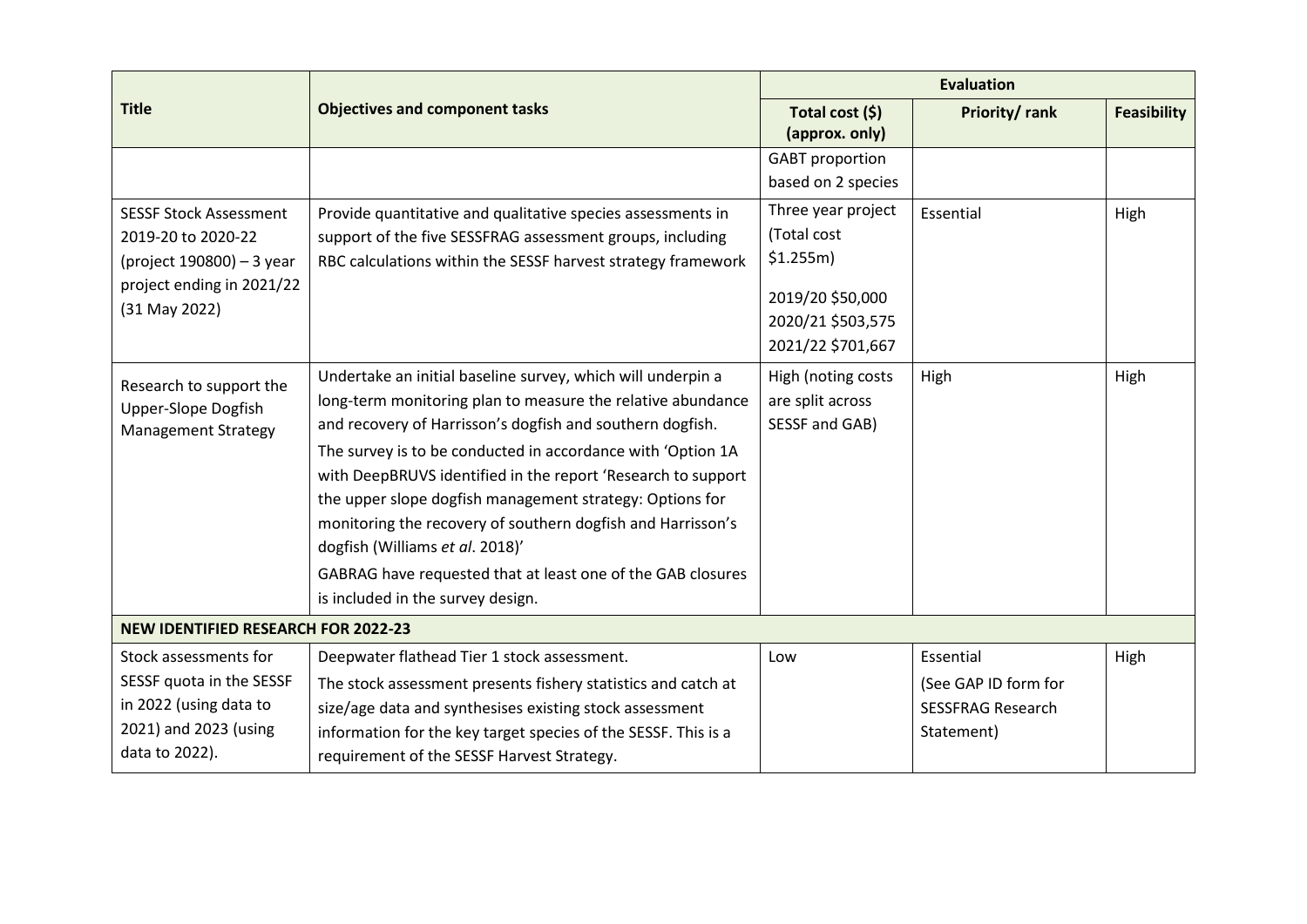|                                                    |                                                                                                                                                                                                                                                                                                                                                                                                                                                                                                                                                                                                                                                                                                                                                                                                                   | <b>Evaluation</b>                                                                     |                                                                                                                                                    |                    |  |  |  |
|----------------------------------------------------|-------------------------------------------------------------------------------------------------------------------------------------------------------------------------------------------------------------------------------------------------------------------------------------------------------------------------------------------------------------------------------------------------------------------------------------------------------------------------------------------------------------------------------------------------------------------------------------------------------------------------------------------------------------------------------------------------------------------------------------------------------------------------------------------------------------------|---------------------------------------------------------------------------------------|----------------------------------------------------------------------------------------------------------------------------------------------------|--------------------|--|--|--|
| <b>Title</b>                                       | <b>Objectives and component tasks</b>                                                                                                                                                                                                                                                                                                                                                                                                                                                                                                                                                                                                                                                                                                                                                                             | Total cost (\$)<br>(approx. only)                                                     | Priority/rank                                                                                                                                      | <b>Feasibility</b> |  |  |  |
| Alternatives for orange<br>roughy stock assessment | GABRAG (October 2020) considered alternative approaches to<br>assessing the GAB orange roughy stock, and determined that<br>an evidence based approach may provide an estimate of<br>whether the stock has recovered above the limit reference<br>point.<br>This research priority has been identified to establish metrics<br>for existing and potential data sources, including options for<br>assessing the status of orange roughy in the GABT.<br>Identified lines of evidence included:<br>Currently available:<br>Ecological Risk Assessment (ERA)<br>Age structure (compare age structure of an orange<br>roughy stock with known estimates of depletion)<br>CPUE (further analyses required to determine if this is<br>an appropriate index<br>Potentially available:<br>Acoustic surveys<br>Egg surveys | Low (to be<br>undertaken<br>withing existing<br>staff budget, not<br>for ARC funding) | High<br>(This work is being<br>pursued outside the ARC<br>funding process)                                                                         | High               |  |  |  |
| Ageing orange roughy<br>otoliths                   | Orange roughy otoliths have been (and continue to be)<br>collected under the GABT Orange Roughy Research Plan, with<br>the view to undertaking a future stock assessment.<br>GABRAG are interested in pursuing the ageing of these<br>otoliths to inform assessment options (above) and inform<br>future sampling protocols.                                                                                                                                                                                                                                                                                                                                                                                                                                                                                      | Low                                                                                   | High<br>(This work will be<br>completed within the<br>existing Fish Ageigin<br>Services Budget, and<br>does not require<br>additional ARC funding) | High               |  |  |  |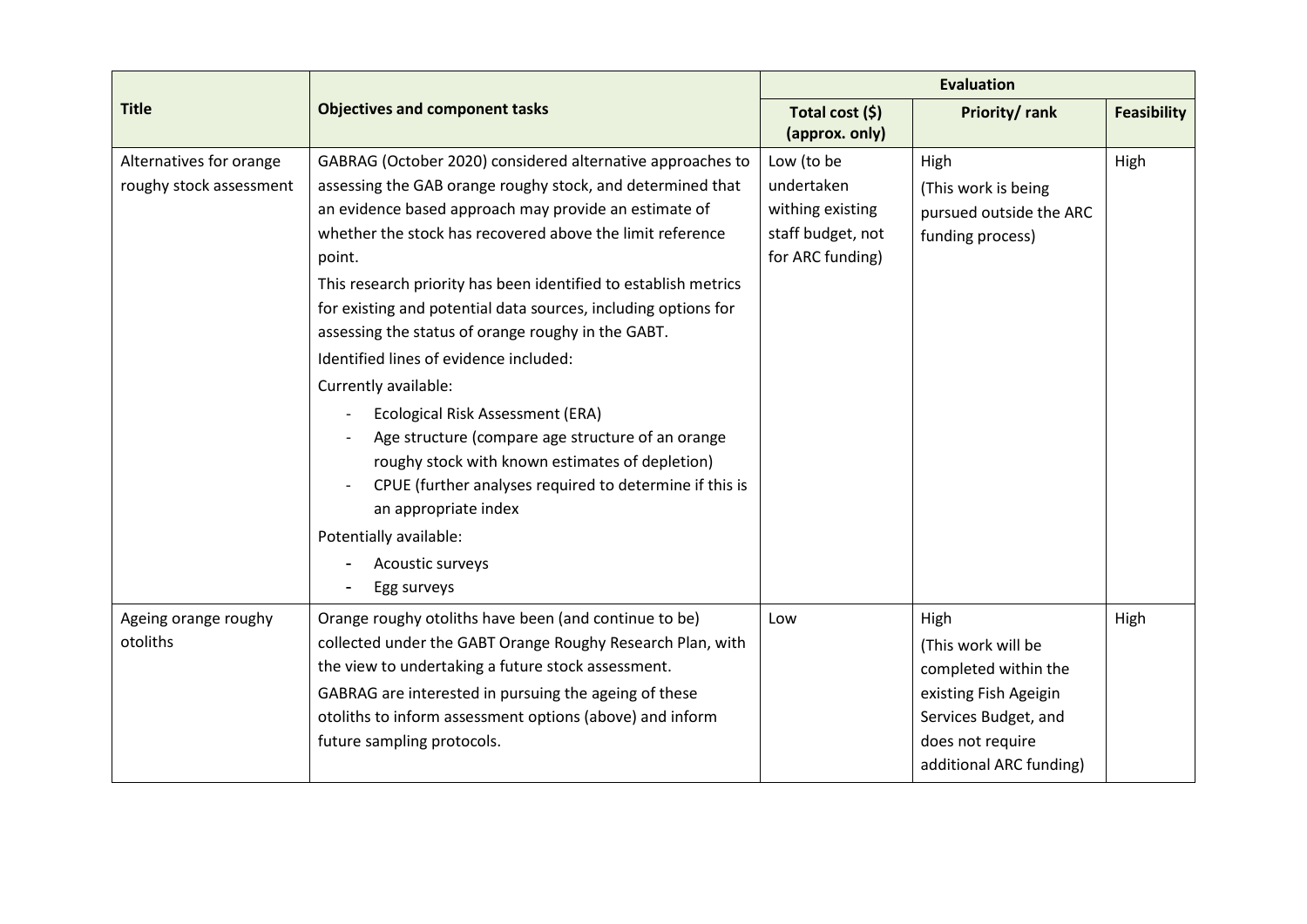|                                                                                                                    |                                                                                                                                                                                                                                                                                                                                                         | <b>Evaluation</b>                                                                        |                      |                    |  |  |  |
|--------------------------------------------------------------------------------------------------------------------|---------------------------------------------------------------------------------------------------------------------------------------------------------------------------------------------------------------------------------------------------------------------------------------------------------------------------------------------------------|------------------------------------------------------------------------------------------|----------------------|--------------------|--|--|--|
| <b>Title</b>                                                                                                       | <b>Objectives and component tasks</b>                                                                                                                                                                                                                                                                                                                   | Total cost (approx.<br>only)                                                             | <b>Priority/rank</b> | <b>Feasibility</b> |  |  |  |
|                                                                                                                    | APPROVED RESEARCH (UNDERWAY OR RECENTLY COMPLETED)                                                                                                                                                                                                                                                                                                      |                                                                                          |                      |                    |  |  |  |
| Development and<br>evaluation of<br>multispecies harvest<br>strategies in the SESSF<br>(FRDC project 2018-<br>021) | To develop and evaluate multi-species harvest strategies,<br>1.<br>including reference points and decision rules.<br>To evaluate future monitoring and assessment options<br>2.<br>identified in the SESSF Monitoring and Assessment Research<br>Project.<br>To develop a process and set of design principles for multi-species<br>harvest strategies. | \$464,973<br><b>Commenced October</b><br>2018 and is due to<br>finish in October<br>2020 | High                 | High               |  |  |  |
| Improving and<br>promoting fish trawl<br>selectivity in the SESSF<br>and GAB (FRDC project<br>2019-027)            | Quantify the performance of discard and bycatch reduction<br>strategies in the GABT Sector and SET Sector.<br>Recommendations for reducing discards and increasing NER and<br>boat level profits in the trawl fisheries.                                                                                                                                | High                                                                                     | High                 | High               |  |  |  |
| <b>NEW IDENTIFIED RESEARCH FOR 2022-23</b>                                                                         |                                                                                                                                                                                                                                                                                                                                                         |                                                                                          |                      |                    |  |  |  |
|                                                                                                                    | There are no new research priorities identified for FRDC funding.                                                                                                                                                                                                                                                                                       |                                                                                          |                      |                    |  |  |  |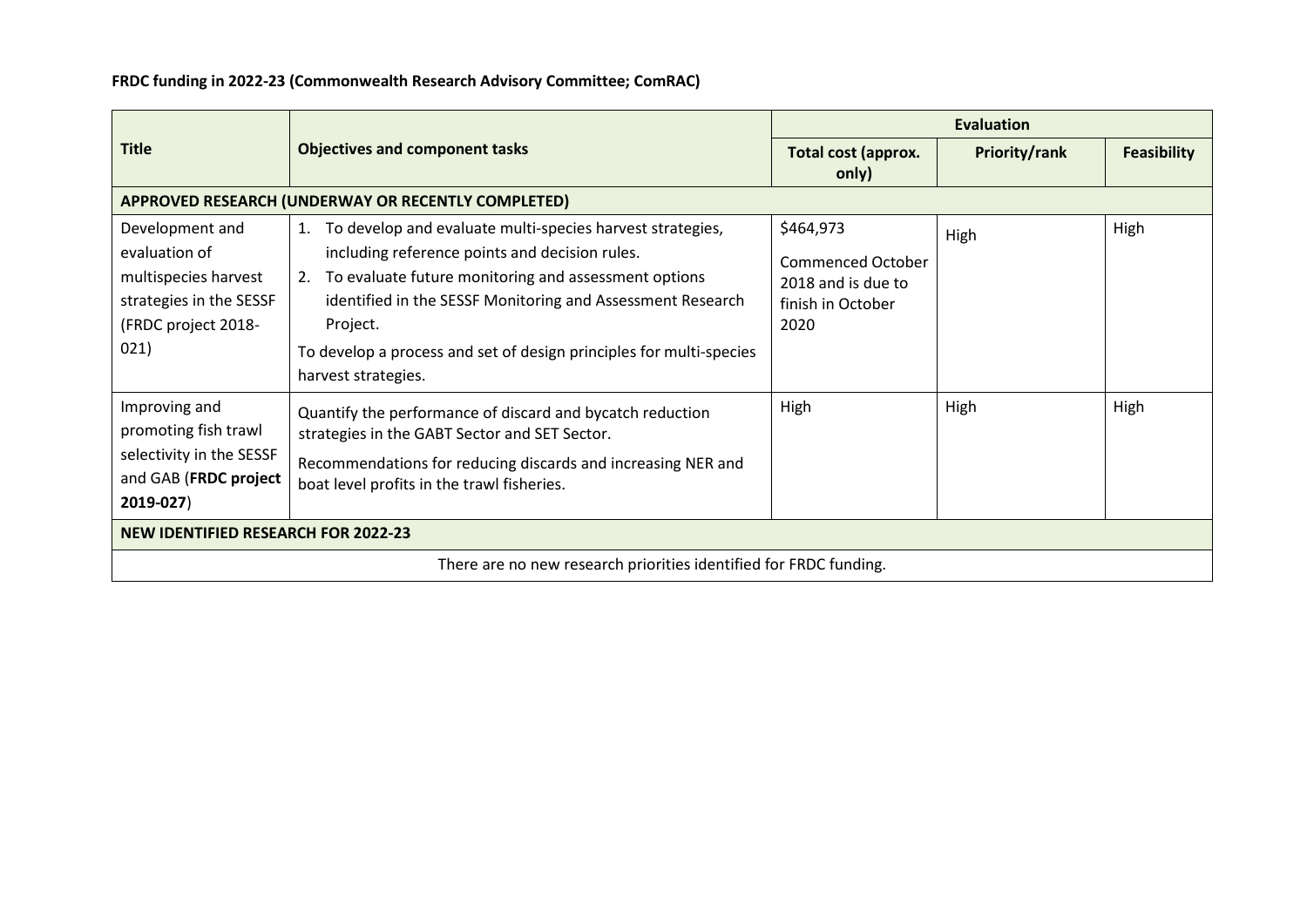#### **Management priority categories**

#### **Feasibility categories**

- **High: >\$200,000**
- **Medium: \$100,000 - \$200,000**
- **Low: <\$100,000**
- **Essential**
- **High**
- **Medium**
- **Low**
- **High**
- **Medium**
- **Low**

**Cost**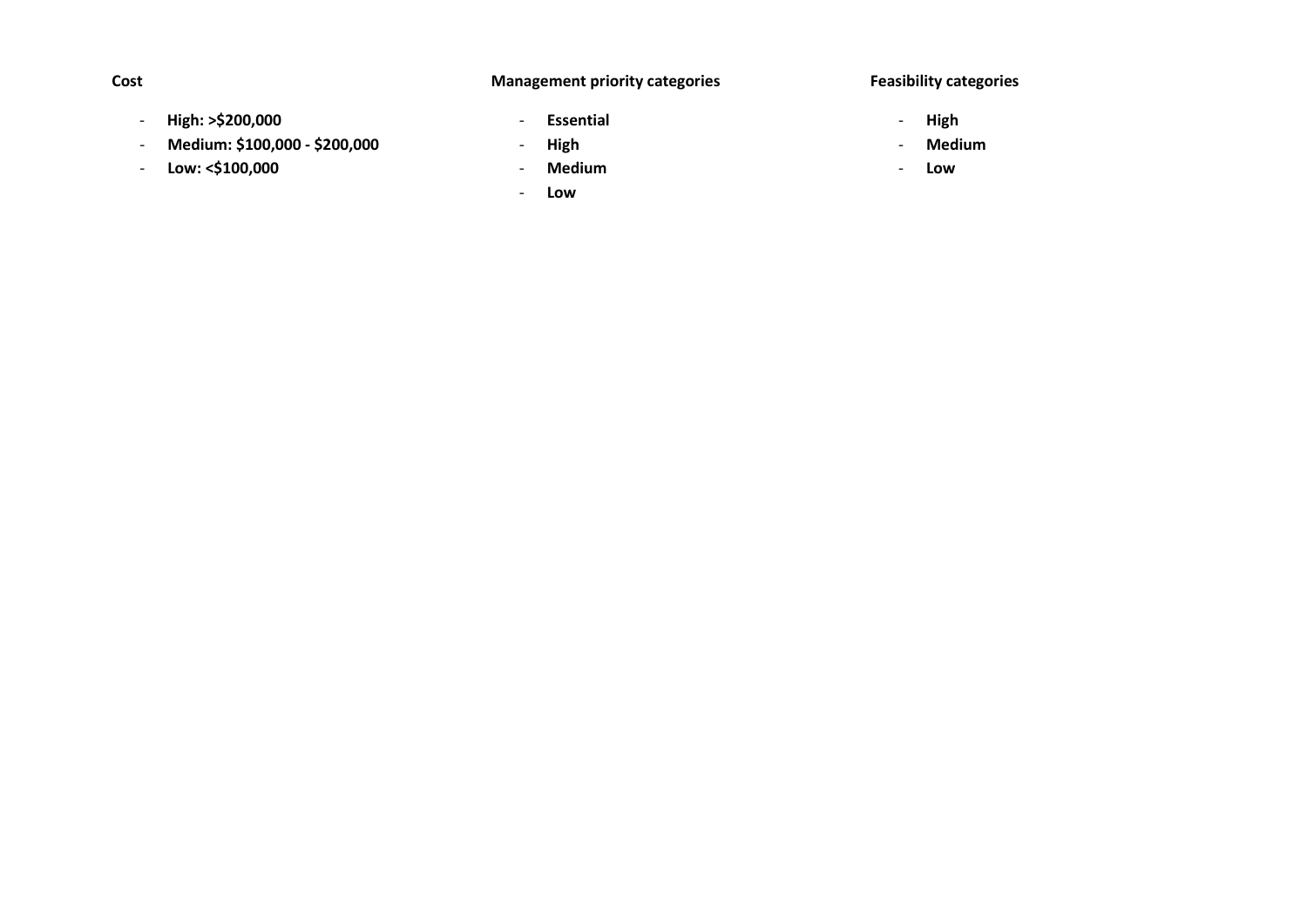## **Research projects identified for inclusion in future research plans**

|                                                                |                                                                                                                                                                                                                                                                                                                                                                                                                                                                                                                                                                                                                                                                                                                                                                                                                                                                                                                                       | <b>Evaluation</b>                                                                 |                                                              |                    |  |  |
|----------------------------------------------------------------|---------------------------------------------------------------------------------------------------------------------------------------------------------------------------------------------------------------------------------------------------------------------------------------------------------------------------------------------------------------------------------------------------------------------------------------------------------------------------------------------------------------------------------------------------------------------------------------------------------------------------------------------------------------------------------------------------------------------------------------------------------------------------------------------------------------------------------------------------------------------------------------------------------------------------------------|-----------------------------------------------------------------------------------|--------------------------------------------------------------|--------------------|--|--|
| <b>Title</b>                                                   | <b>Objectives and component tasks</b>                                                                                                                                                                                                                                                                                                                                                                                                                                                                                                                                                                                                                                                                                                                                                                                                                                                                                                 | <b>Total cost</b><br>(approx.<br>only)                                            | Priority/ranking                                             | <b>Feasibility</b> |  |  |
| Developing<br>mitigation<br>devices for<br>deepwater<br>shark. | GABIA have expressed interest in developing mitigation devices for deepwater shark<br>with a view to allowing access to grounds currently closed under the Upper-slope<br>Dogfish Management Strategy.<br>Improving and promoting fish trawl selectivity in the SESSF and GAB (FRDC 2019-<br>027). The Principal Investigator (Matthew Broadhurst) has indicated this research<br>could be included in the project if there is sufficient interest from industry.<br>This research is considered a high priority, but should only progress if it is not<br>pursued as part of FRDC project 2019-027.<br>SESSFRAG (March 2021) did not support the inclusion of this research priority as part<br>of the existing FRDC project, and recommended that GABRAG further consider<br>progressing this priority (independently of FRDC 2019-027) in the 2023-24 Annual<br>Research Statement, if it is determined to be an ongoing priority. | Low /<br>Medium<br>(consider co-<br>management<br>approach to<br>reduce<br>costs) | High<br>(pending<br>outcomes of<br>FRDC project<br>2019-027) | High               |  |  |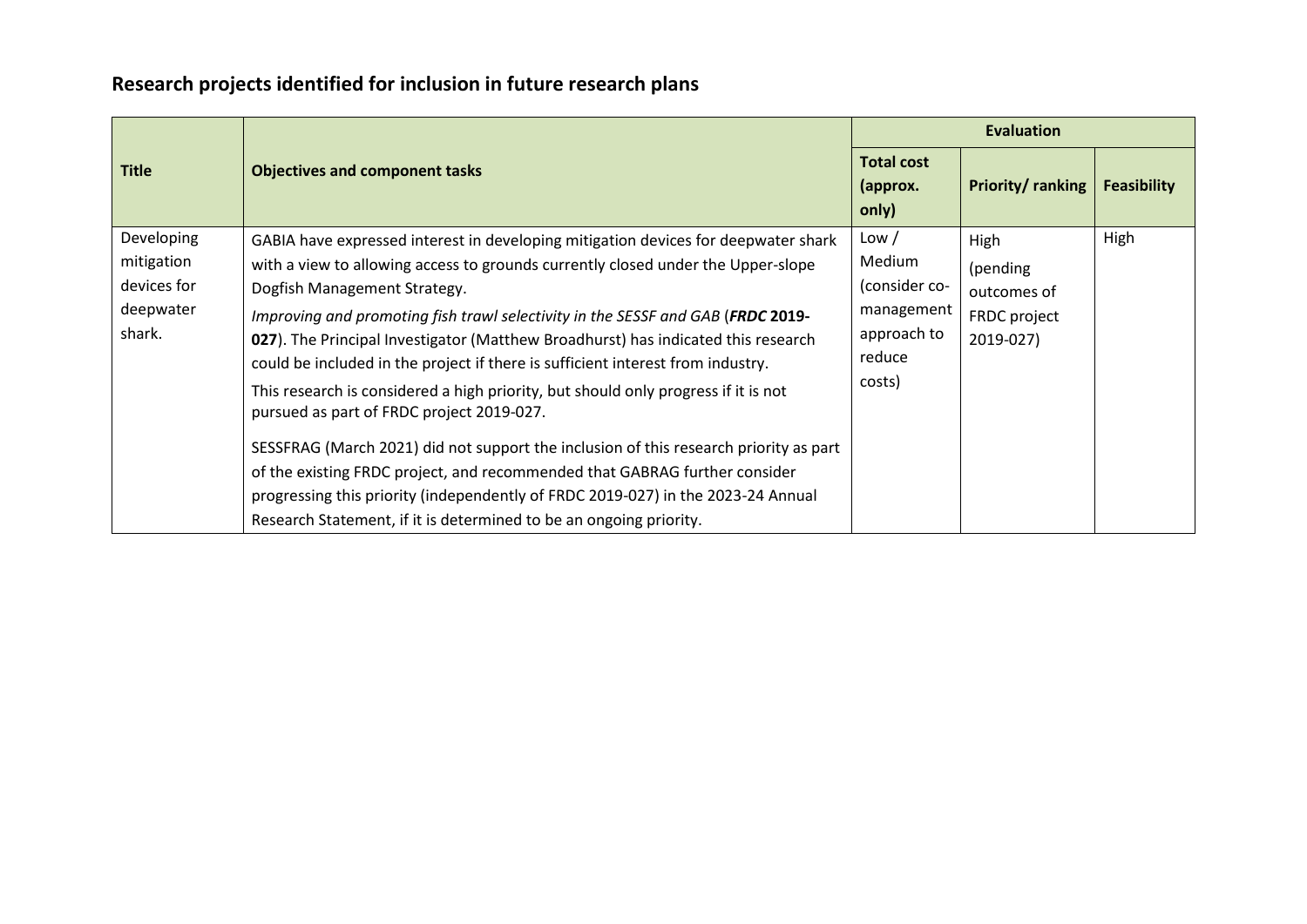### <span id="page-7-0"></span>**SESSF stock assessments schedule**

 $\overline{a}$ 

| <b>Species</b>       | MYTAC in 2021-22 season $^1$         | Last<br>assessed                   | 2019         | 2020      | 2021     | 2022         | 2023 | 2024         | <b>AFMA management comment</b>                                                                                                                                                                                                                                                                                                                                                                                      |
|----------------------|--------------------------------------|------------------------------------|--------------|-----------|----------|--------------|------|--------------|---------------------------------------------------------------------------------------------------------------------------------------------------------------------------------------------------------------------------------------------------------------------------------------------------------------------------------------------------------------------------------------------------------------------|
| Alfonsino            | 7 <sup>th</sup> year of 3-year MYTAC | 2013                               |              |           |          |              |      |              | Future assessment subject to periodic review (SESSFRAG 2019<br>recommended to commission - delay the next assessment<br>until 2020 due to low catches and lack of data)                                                                                                                                                                                                                                             |
| <b>Bight redfish</b> | 2 <sup>nd</sup> of 5-year MYTAC      | 2019                               | $\mathbf{1}$ |           |          |              |      | 1            | GABMAC raised concerns about uncertainty in the model and<br>recent biomass estimates form the FIS - however the TAC is<br>largely undercaught.                                                                                                                                                                                                                                                                     |
| Blue eve trevalla    | Single year TAC                      | 2018<br>(Seamount)<br>2020 (Slope) |              | 4 (slope) | 4 (slope |              |      |              | Tier 4 for slope stock only updated in 2020 - single year<br>MYTAC for 2021-22 season.<br>4 (slope) Tier 4 scheduled for slope and Tier 5 for seamounts in 2021.<br>5 (S/M) Trigger to be implemented for the seamounts with no more<br>than 54 t to be taken in any fishing year.<br>* CKMR being investigated.                                                                                                    |
| Blue grenadier       | 3rd of 3-year MYTAC                  | 2018                               |              |           | -1       |              |      | $\mathbf{1}$ | Under-caught and above target. As this is a very consistent<br>stock, the stock assessment could be delayed a year (and<br>perhaps thereafter undertaken every four years rather than<br>three)<br>SESSFRAG (March 2021) recommended considering deferring<br>the 2021 blue grenadier Tier 1 assessment (dependent upon<br>the analysis for the 2019 acoustic survey data $-$ to be<br>completed in May/June 2021). |
| Blue warehou         | N/A (rebuilding species)             | 2013                               |              |           |          |              |      |              | Schedule subject to annual review of fishery indicators                                                                                                                                                                                                                                                                                                                                                             |
| Deepwater flathead   | 2 <sup>nd</sup> of 3-year MYTAC      | 2019                               | $\mathbf{1}$ |           |          | $\mathbf{1}$ |      |              |                                                                                                                                                                                                                                                                                                                                                                                                                     |
| Deepwater shark east | 3rd of 3-year MYTAC                  | 2018<br>(T4)                       |              |           | 5        |              |      | 5            |                                                                                                                                                                                                                                                                                                                                                                                                                     |
| Deepwater shark west | 3rd of 3-year MYTAC                  | 2018<br>(T4)                       |              |           | 5        |              |      | 5            |                                                                                                                                                                                                                                                                                                                                                                                                                     |

 $1$  For some MYTAC scheduling, assumption that decisions of the Commission will be consistent with AFMA management advice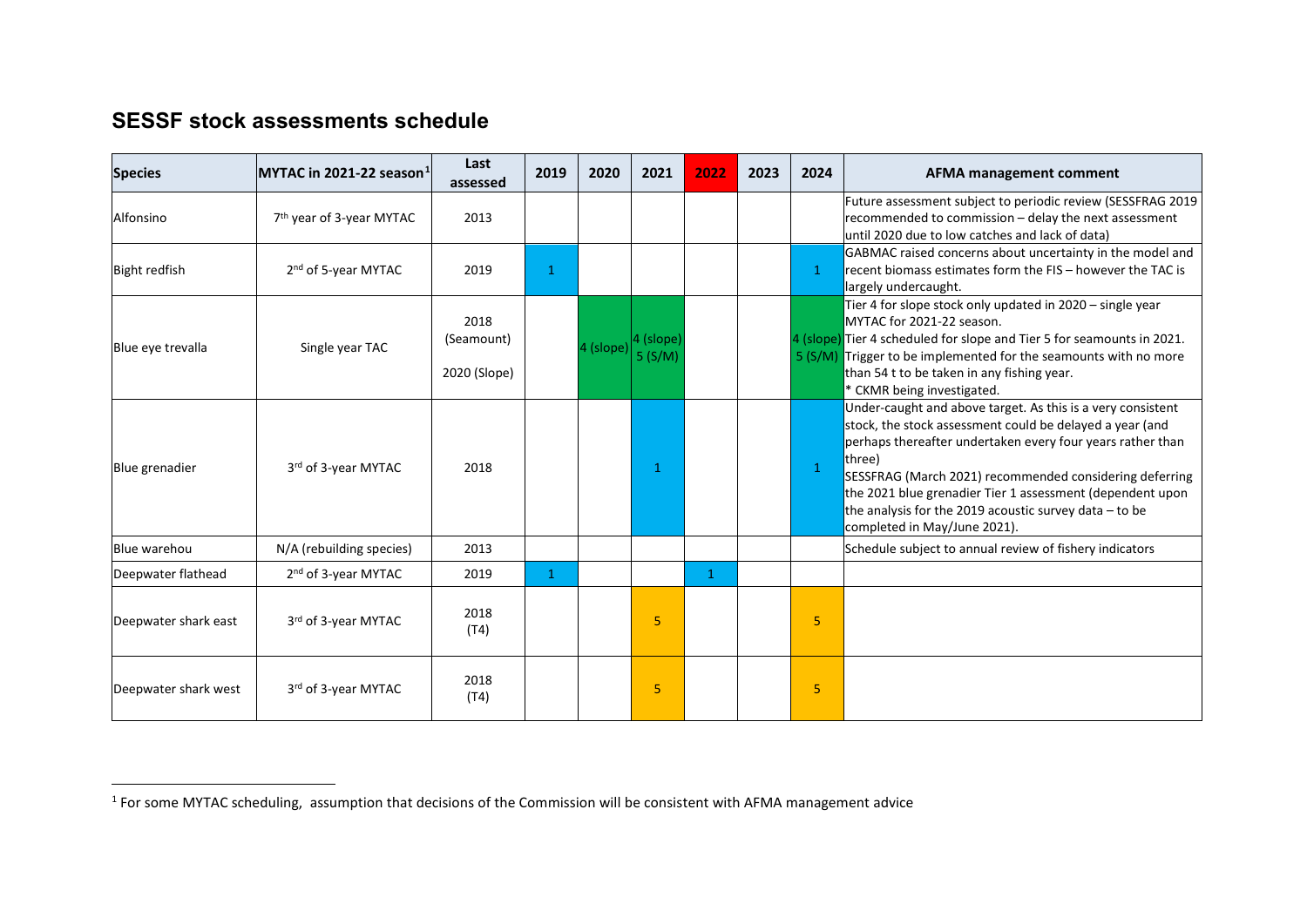<span id="page-8-0"></span>

| <b>Species</b>                        | MYTAC in 2021-22 season $1$       | Last<br>assessed | 2019           | 2020             | 2021           | 2022         | 2023           | 2024           | <b>AFMA management comment</b>                                                                                                                                                                                                                                                               |
|---------------------------------------|-----------------------------------|------------------|----------------|------------------|----------------|--------------|----------------|----------------|----------------------------------------------------------------------------------------------------------------------------------------------------------------------------------------------------------------------------------------------------------------------------------------------|
| <b>Elephant fish</b>                  | 2 <sup>nd</sup> of 3-year MYTAC   | 2020             |                | <b>WOE</b>       |                |              | <b>WOE</b>     |                | Assessed using weight of evidence approach in Jan 2020.                                                                                                                                                                                                                                      |
| Flathead                              | 2 <sup>nd</sup> of 3-year MYTAC   | 2019             | $\mathbf{1}$   |                  | Update         | $\mathbf{1}$ |                |                |                                                                                                                                                                                                                                                                                              |
| Gemfish - east                        | N/A (rebuilding species)          | 2009             |                |                  |                | 1.           |                | $\mathbf{1}$   | Schedule subject to annual review of fishery indicators.<br>SESSFRAG (March 2021) agreed to defer the eastern gemfish<br>Tier 1 assessment to 2022, noting the large number of Tier 1<br>assessments scheduled for 2021.                                                                     |
| Gemfish - west                        | 2 <sup>nd</sup> of 3-year MYTAC   | 2019             | 4              |                  |                | 4            |                |                | Moved to a Tier 4 for the CTS component of the stock. Stock<br>structure research has revealed evidence of genetically<br>different populations between the east and west (no gene<br>flow), with a mixing of the two stocks in western Bass Strait<br>through to Portland                   |
| Gummy shark                           | 1 <sup>st</sup> of a 3-year MYTAC | 2020             |                | $\mathbf{1}$     |                |              | $\mathbf{1}$   |                | The original schedule for assessment in 2019 was delayed to<br>2020. There was concern of insufficient new data to run an<br>updated assessment in 2019.                                                                                                                                     |
| Jackass morwong                       | 3rd of 3-year MYTAC               | 2018             |                |                  | $\mathbf{1}$   |              |                | $\mathbf{1}$   |                                                                                                                                                                                                                                                                                              |
| John dory                             | 3rd year of 3-year MYTAC          | 2020             |                | WOE <sup>2</sup> | $\overline{4}$ |              |                |                | A weight of evidence approach was used in 2020 given<br>uncertainty about the status of the stock during the default<br>reference period and whether CPUE is indexing stock<br>abundance.<br>Scheduled for a Tier 4 in 2021, subject to resolving issues<br>regarding stock status abd CPUE. |
| Mirror dory                           | Single year TAC                   | 2020             | $\overline{4}$ | 4                | $\overline{4}$ | 4            | $\overline{4}$ | $\overline{A}$ | Annual assessment given the cyclical nature of stock<br>abundance                                                                                                                                                                                                                            |
| Ocean perch                           | 1 <sup>st</sup> of 3-year MYTAC   | 2020             |                | 4                |                |              | $\overline{4}$ |                |                                                                                                                                                                                                                                                                                              |
| Orange roughy - south                 | N/A (rebuilding species)          | 2000             |                |                  |                |              |                |                | The Pedra Branca portion of the orange roughy was assessed<br>as part of the eastern stock.                                                                                                                                                                                                  |
| Orange roughy - east                  | 4th of a 3-year MYTAC             | 2017             |                |                  | $\mathbf{1}$   |              |                | $\mathbf{1}$   | SESSFRAG agreed to delay the assessment until 2021 to<br>enable further consideration of natural mortality.                                                                                                                                                                                  |
| Orange roughy - west                  | N/A (rebuilding species)          | 2002             |                |                  |                |              |                |                | Limited effort, bycatch TAC and RCA                                                                                                                                                                                                                                                          |
| Orange roughy - Cascade<br>Plateau    | Single year TAC                   | 2009             |                |                  |                |              |                |                | Limited data. Acoustic survey scheduled for 2021.                                                                                                                                                                                                                                            |
| Orange roughy - Albany<br>& Esperence | N/A (rebuilding species)          | N/A              |                |                  |                |              |                |                | Limited effort, bycatch TAC                                                                                                                                                                                                                                                                  |

 $\overline{a}$  $2$  Weight of evidence (WOE) adopted in 2020 due to concerns about the CPUE series.